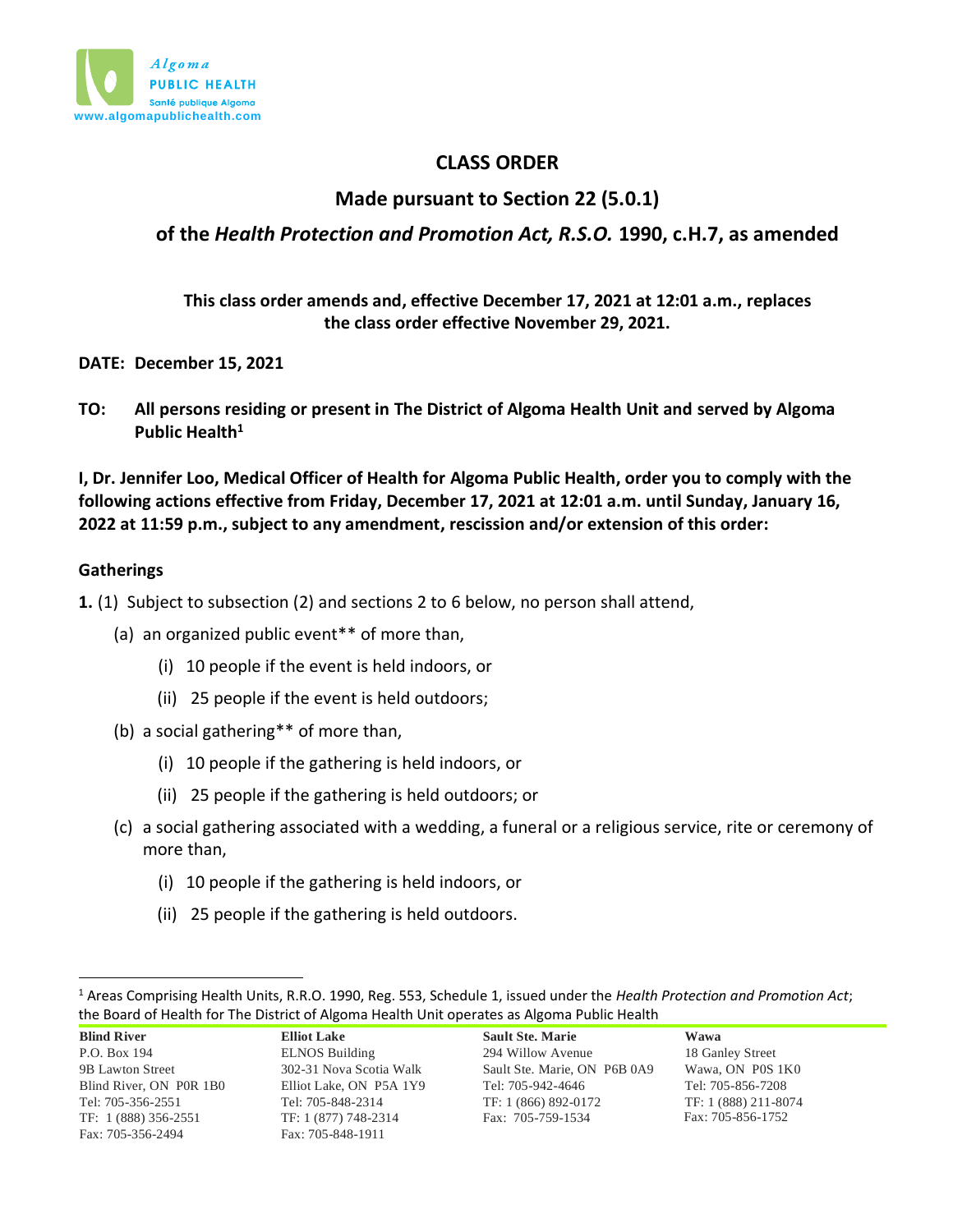(2) For greater certainty, the limits in clause (1)(c) above apply to a social gathering associated with a wedding, a funeral or a religious service, rite or ceremony, such as a wedding reception, while the limits that apply to the wedding, funeral or religious service, rite or ceremony itself are set out in sections 5 and 6 below.

(3) For greater certainty, subsections (1) and (2) above apply with respect to an organized public event or social gathering even if it is held at a private dwelling, including houses, apartment buildings, condominium buildings and post-secondary student residences.

### **Exceptions, single household**

**2.** Section 1 does not apply with respect to,

- (a) a gathering of members of a single household;
- (b) a gathering that includes members of a household and one other person from another household who lives alone; or
- (c) a gathering that includes persons described in clause (a) or (b), and a caregiver for any of those persons.

### **Exception, retirement homes**

**3.** Section 1 does not apply with respect to a gathering in a retirement home within the meaning of the *Retirement Homes Act, 2010* if it is in compliance with the policies or guidance, if any, issued by the Retirement Homes Regulatory Authority.

## **Exceptions from organized public event requirements**

**4.** The prohibitions on attendance at an organized public event in clause 1(1)(a) above do not apply with respect to attendance at,

- (a) a day camp or overnight camp for children that is in compliance with section 21 of Schedule 2 of O. Reg. 364/20; or
- (b) a drive-in cinema, or a business or place that provides drive-in or drive-through concerts, artistic events, theatrical performances and other performances, as long as:
	- (i) no vehicle contains no more than 10 people and the driver of the motor vehicle at the drive-in cinema or the drive-in or drive-through concert, event or performance must ensure that it is positioned at least two metres away from other motor vehicles; and
	- (ii) is in compliance with any further restrictions imposed by my [letter of instruction issued](https://www.algomapublichealth.com/disease-and-illness/infectious-diseases/novel-coronavirus/instructions-and-section-22-order-from-algomas-medical-officer-of-health/) [November 15, 2021 and as may be amended](https://www.algomapublichealth.com/disease-and-illness/infectious-diseases/novel-coronavirus/instructions-and-section-22-order-from-algomas-medical-officer-of-health/) from time to time.

## **Indoor wedding, funeral or religious service, rite or ceremony**

**5.** (1) This section applies with respect to gatherings for the purposes of a wedding, a funeral or a religious service, rite or ceremony, if the gathering is held in a building or structure other than a private dwelling.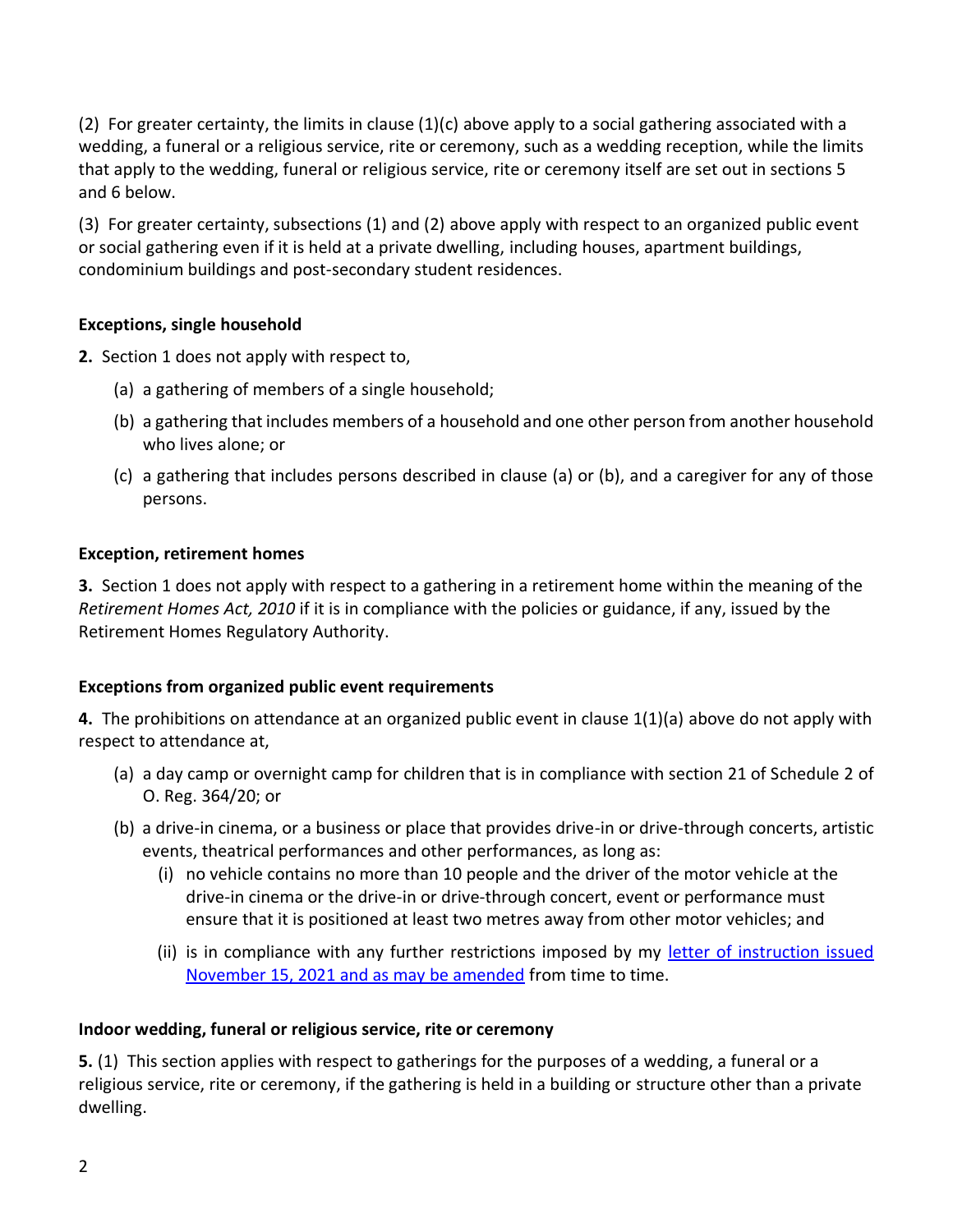(2) No person shall attend a gathering to which this section applies unless the following conditions are met:

- (a) The number of persons occupying any room in the building or structure while attending the gathering must be limited to the number that can maintain a physical distance of at least two metres from every other person in the room.
- (b) All persons attending the gathering must comply with public health guidance on physical distancing.

## **Outdoor wedding, funeral or religious service, rite or ceremony**

**6.** (1) This section applies with respect to outdoor gatherings for the purposes of a wedding, a funeral or a religious service, rite or ceremony.

(2) No person shall attend a gathering to which this section applies unless all persons attending the gathering comply with public health guidance on physical distancing.

\*\* A workplace event undertaken by a business or organization solely for "core" workplace purposes such as recruitment, training, continuing education, annual general meetings, etc. is not an "organized public event" or "social gathering".

**All must comply with the requirements set out in the** *Reopening Ontario (A Flexible Approach to COVID-19) Act, 2020* **("ROA") including O. Reg. 364/20, as amended, issued under that Act (Ontario's Step 3 Rules). Where this order imposes one or more additional requirements not set out in the ROA or O. Reg. 364/20, the requirement(s) of this order must also be followed.**

### **THE REASONS FOR THE ORDER ARE THAT:**

- 1. COVID-19, a disease caused by a novel coronavirus, is designated as a disease of public health significance and a communicable disease pursuant to Ontario Regulation 135/18 under the *Health Protection and Promotion Act*.
- 2. COVID-19 has been declared a pandemic by the World Health Organization. The Province of Ontario has enacted emergency orders under the *Emergency Management and Civil Protection Act*, continued under the *Reopening Ontario (A Flexible Response to COVID-19) Act, 2020*, as a result of the pandemic.
- 3. COVID-19 can cause acute and severe respiratory illness in humans. While most people with COVID-19 will recover on their own, complications from COVID-19 can also include serious conditions like pneumonia, cardiovascular disorders or kidney failure and, in some cases, death. People at high risk of such complications include seniors and people with chronic medical conditions, e.g., diabetes, lung problems, immune deficiency and cardiovascular disease.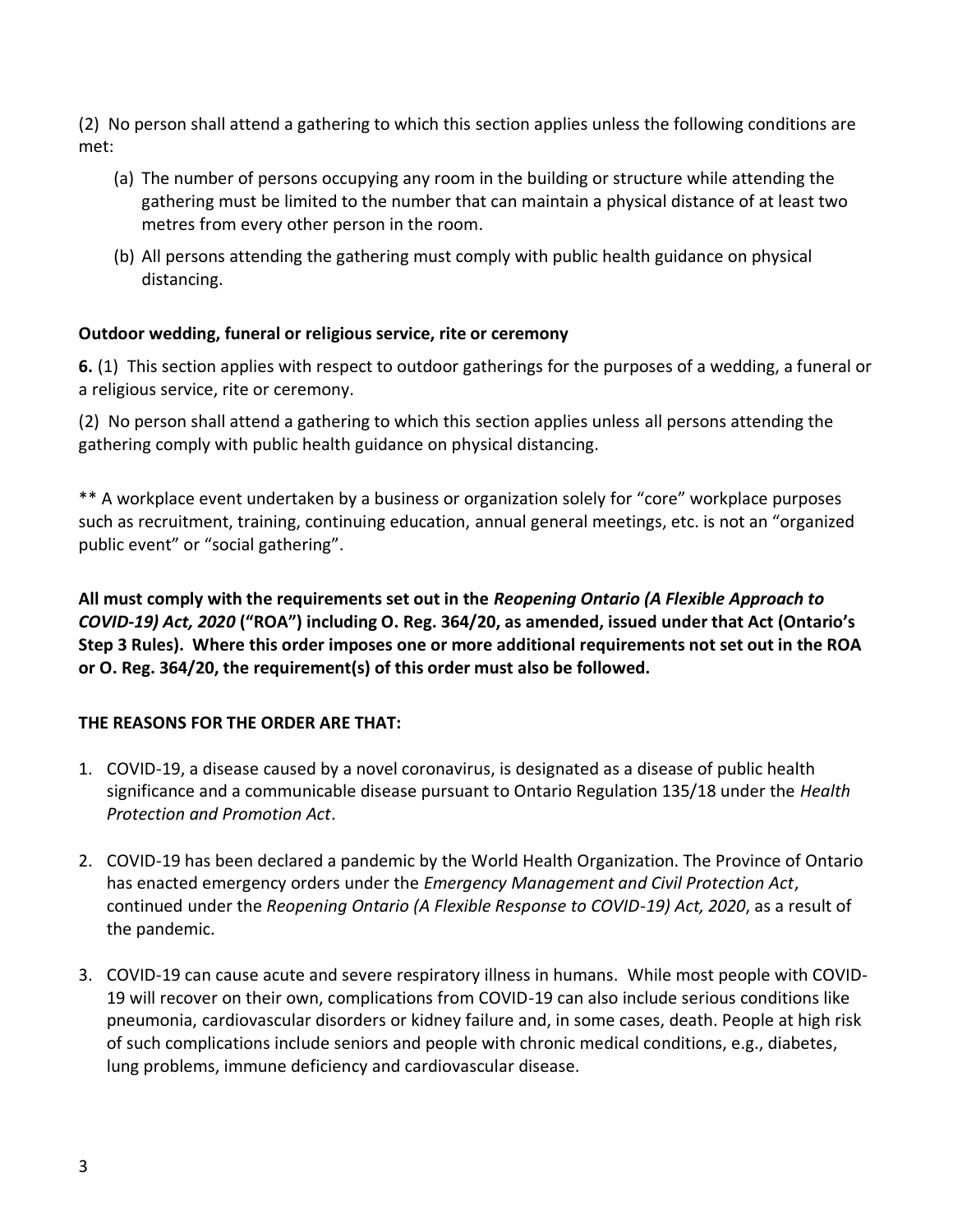- 4. There are limited treatments for COVID-19; while evidence confirms that vaccines now available likely reduce COVID-19 transmission and the risk of severe illness and hospitalization if acquired, Public Health Ontario continues to monitor the impact of vaccination.
- 5. COVID-19 is present in the Municipality of Sault Ste. Marie, and The District of Algoma Health Unit generally, and therefore poses a risk to the health of the residents of Algoma Public Health through community transmission.
- 6. The COVID-19 virus is spread from an infected person to an uninfected person by direct contact or from a close encounter during which respiratory secretions from the infected person are transmitted to the uninfected person.
- 7. The COVID-19 period of communicability or infectiousness is understood to be up to 10 days for most people.
- 8. The COVID-19 incubation period (the period between exposure to an infection and the appearance of the first symptoms) can be up to 14 days, however, is most commonly up to 10 days.
- 9. The number of cases and/or deaths from COVID-19 continues to rise in Algoma Public Health.
- 10. Of particular concern is recent transmission across Ontario, including in areas served by Algoma Public Health, of variants of the COVID-19 virus identified to be of great concern given their potential for increased transmission and increased capacity to cause illness and death. This includes the highly transmissible Omicron variant, which is now [strongly suspected and presumed to be present] OR [confirmed to be present] in Algoma. Omicron-related exposures have impacted several Algoma communities, due to not only international, but domestic and local travel.
- 11. Immediate and mandatory measures in response to high COVID-19 activity in The District of Algoma Health Unit, including those set out in this order, are required to contain further spread of the COVID-19 virus and its variants within The District of Algoma Health Unit generally, to decrease and eliminate the related health risks to those residing or present in the geographic area served by APH.

#### **AND I AM OF THE OPINION, UPON REASONABLE AND PROBABLE GROUNDS THAT:**

- a) a communicable disease exists or may exist or there is an immediate risk of an outbreak of a communicable disease in the health unit served by me;
- b) the communicable disease presents a risk to the health of persons in the health unit served by me; and
- c) the requirements specified in this order are necessary in order to decrease or eliminate the risk to health presented by the communicable disease.